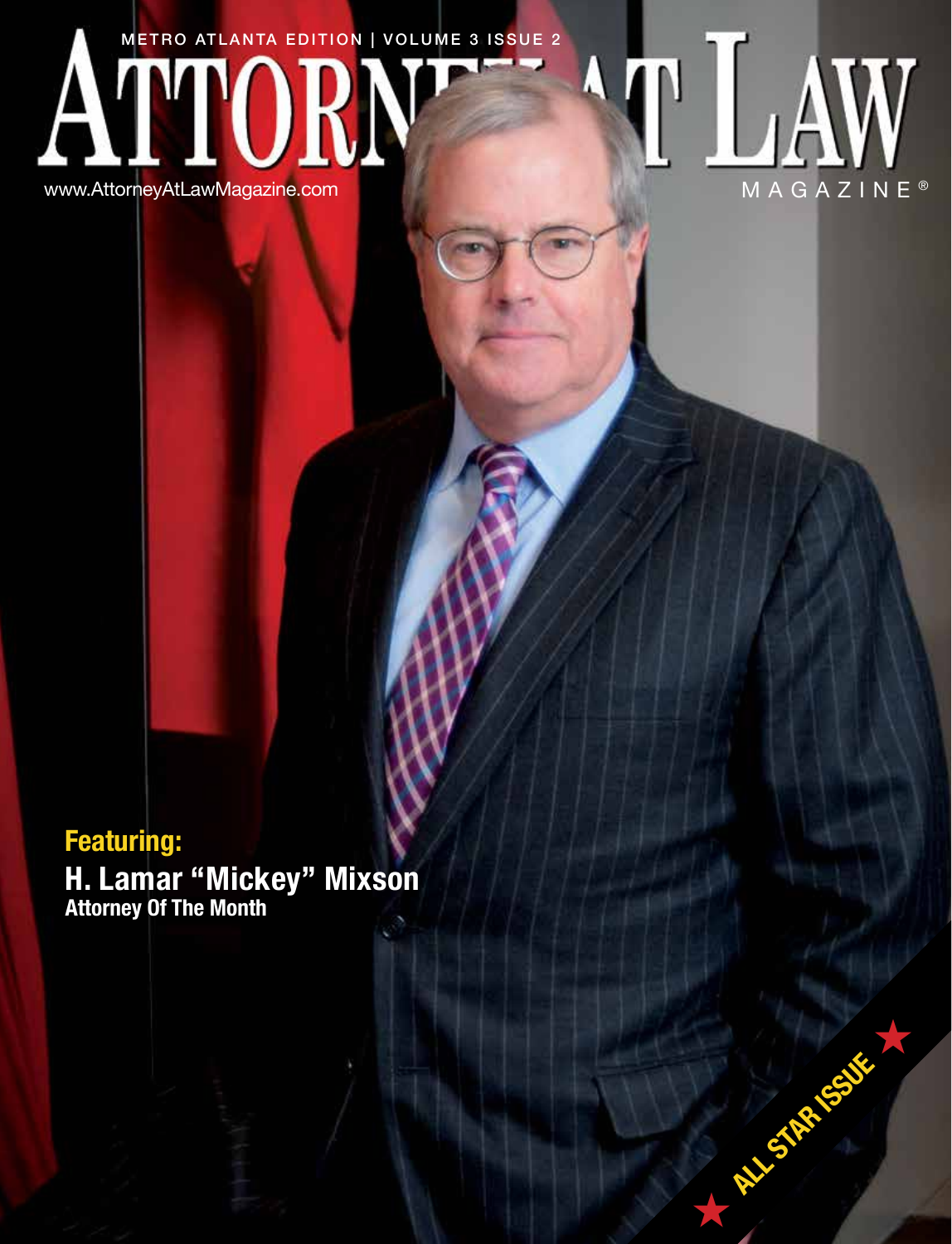# A Culture of Winning By Laura Maurice H. LAMAR "MICKEY" MIXSON

T he list of cases won by H. Lamar "Mickey" Mixson and the law firm of Bondurant, Mixson & Elmore, reads like a "who's who" of complex business disputes. While some attorneys might consider turning down cases that many lawyers would consider "unwinnable," Mixson relishes the role. Indeed, together with an all-star team of fellow litigators, he has built a reputation for himself and the firm as *the* boutique litigation law firm to turn to when it comes to high stakes, betthe company litigation.

Case in point is *David McDavid v. Turner Broadcasting System (TBS)*, still the largest compensatory damage to be awarded by a jury in Georgia history. Mixson was the lead counsel for McDavid, who filed a suit claiming that TBS had breached an agreement to sell him the Atlanta Hawks, the Atlanta Thrashers and the operating rights to Philips Arena. Armed with a barely legible handwritten note, a belief in his client and the confidence and charisma to present the facts and evidence in a compelling way, Mixson was able to convince an initially skeptical jury to find in favor for his client and award the plaintiff \$281 million. "We surprised even ourselves," he says.

**ATTORNEY OF THE MONTH** 

Mixson and his firm excel in cases such as this where the subject matter, facts and legal theories are so complex that the outcome of the case is often decided by the quality of the lawyering. His cases usually involve hundreds of millions, or even billions, of dollars at risk and an adverse outcome could cause the client company to go out of business. Often the firm handles its most difficult and largest cases on full or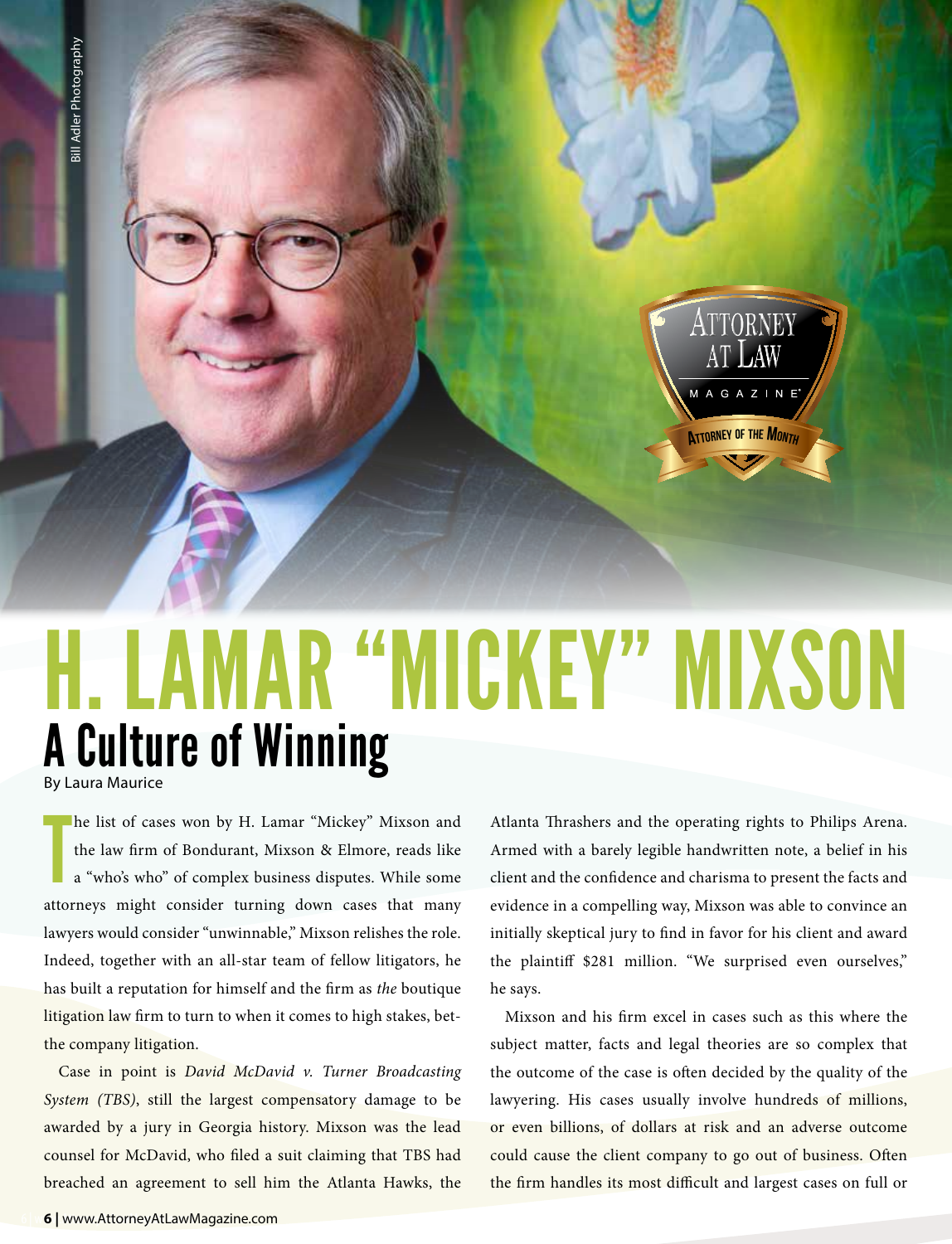partial contingency fee arrangements so that the firm only does well if it wins. "We like to bet on ourselves," says Mixson. "Regardless of whether the case is hourly or contingency or we are representing plaintiffs or defendants, we have a culture of winning that drives us."

In recent years, Mixson has recovered awards and settlements for clients totaling well over \$2 billion. He has an equally successful record on the defense side, having obtained summary judgments, dismissals and defense verdicts for numerous major claims. His cases have focused on business torts, corporate governance, partnership and fiduciary disputes, insurance coverage and bad faith litigation, attorney and accountant liability, RICO, tender offers, and proxy and securities litigation. In addition to being the attorney behind the largest compensatory damage award in Georgia history in the *McDavid* case, Mixson won the largest jury verdict ever awarded in Georgia (\$454 million) as co-counsel for the plaintiffs, Six Flags Over Georgia, in a breach of fiduciary duty case against Time Warner Entertainment (a verdict which was affirmed on appeal and paid in full).

## A PASSION FOR WINNING

One can sense Mixson's passion for his work in conversation. When asked how others might describe him, he says with a chuckle, "I hope that words like 'effective, persuasive and compelling' come to mind rather than less flattering descriptions such as 'flamboyant and loud.'" He is animated when discussing the cases he has worked on over the course of his career. Regardless of the size of the case or his position by the plaintiff or defendant's side, he loves the courtroom. "Part of persuading a jury is keeping their attention by making it interesting," he says.

His first encounter with the legal field was a personal one, and it ignited in him a desire for justice and a fearlessness in taking on large and powerful foes. Mixson grew up in Atlanta. He was only 17 and headed for college when he lost his father, an employee of Southern Bell. Mixson's mother was not able to collect a widow's pension because her husband had passed away a few months' shy of his 60th birthday. At that time, the telephone company followed the same rules that the federal government used for Social Security: spouses were eligible for Social Security for men who paid into the system to the age of 60 and for women who contributed until 55. However, private employers were subject to the Civil Rights Act of 1964 which outlawed discrimination based on race, color, religion, sex, or national origin. Mixson's mother filed one of the first sex discrimination suits based on the law. She eventually won her case, although it took years to settle, mostly due to the tenacity of Southern Bell's defense attorney, Emmet Bondurant.

Mixson received his Bachelor of Arts in English from Washington & Lee University, graduating with honors. He then attended Harvard Law School and distinguished himself

there, graduating cum laude and serving as editor of the Harvard Law Review. After receiving his Juris Doctor in 1974, he returned to Atlanta to practice. He went to work for King & Spalding in real estate but was pulled into real estate litigation during the